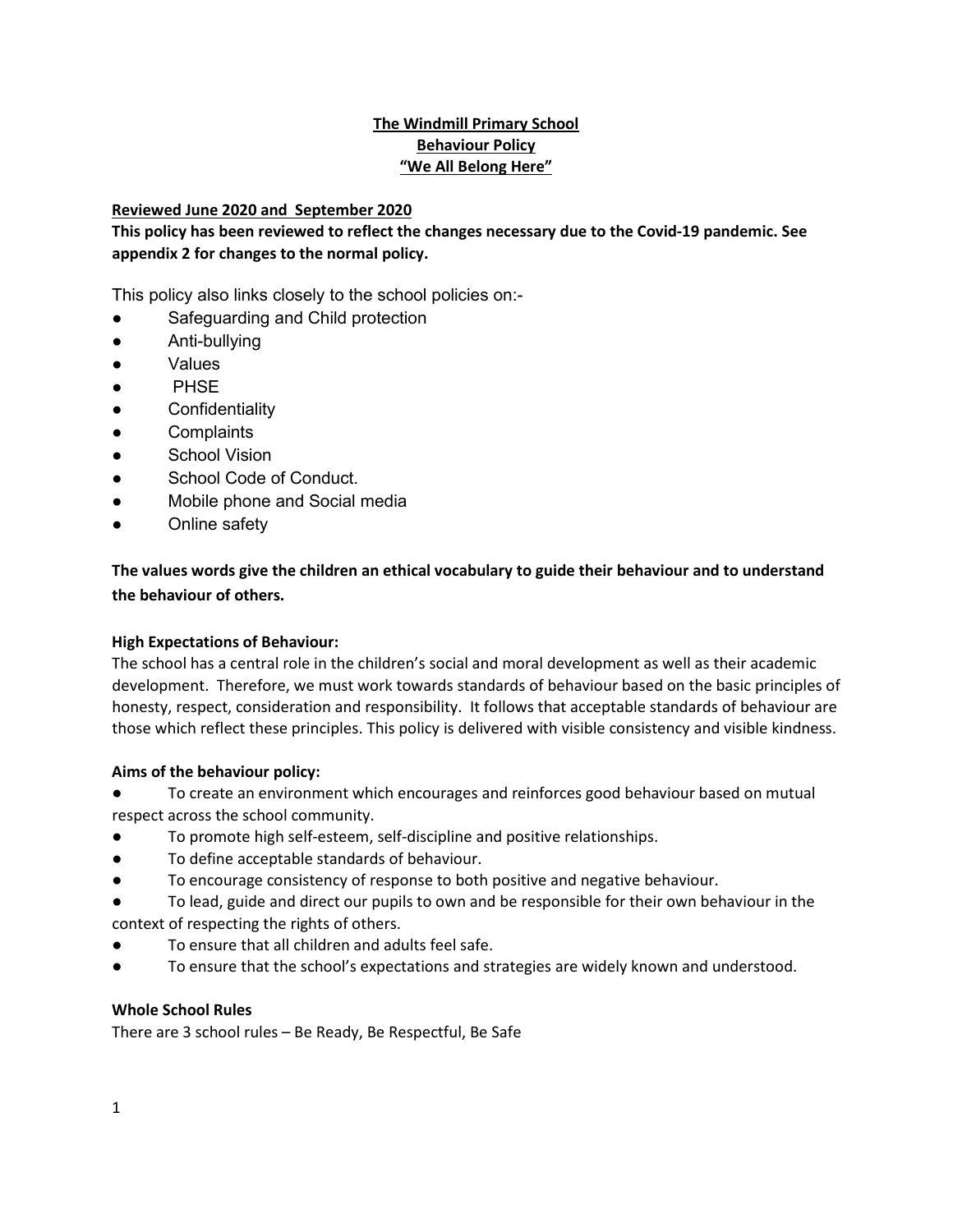## **Classroom Behaviour**

#### **Strategies to encourage positive behavior**

## **Class Expectations and Routines:**

Class expectations and procedures are linked to" Be ready, Be respectful, Be safe" and should be put in place through a process of discussion and negotiation with the children to agree how they can achieve acceptable standards of behaviour.

Class expectations and routines are:

- explicitly taught to the children
- kept to a necessary minimum.
- positively stated, telling the children what to do rather than what not to do.
- actively developed with the involvement of the class
- consistently applied and enforced.
- regularly reviewed to assess the impact they are having in the class
- the responsibility of every member of the school to ensure visible consistency.
- displayed in the classroom in a format that is accessible to the children in the class.

## **The Curriculum and Learning:**

We believe that an appropriately structured curriculum and effective learning contribute to good behaviour. To achieve this:-

- teacher planning must meet the needs of individual pupils.
- the pupils should be actively engaged in their own learning and receive structured feedback so they know their efforts are valued and that progress matters.
- lessons should have clear objectives, understood by the children, and differentiated to meet the needs of children of different attainment levels.
- teaching methods should encourage enthusiasm and active participation for all.
- lessons should aim to develop the skills, knowledge and understanding which will enable the children to work and play in co-operation with others.
- pupils should be encouraged to take risks with their learning in an environment where it's ok to be wrong.
- classrooms should be organised to develop independence and personal initiative.
- furniture should be arranged to provide an environment conducive to on-task behaviour.

materials and resources should be arranged to aid accessibility and reduce uncertainty and disruption.

displays should help develop self-esteem through demonstrating the value of every individual's contribution, and overall, the classroom should provide a welcoming environment.

praise should be used to encourage good behaviour as well as good work.

#### **Strategies to Support Positive Behaviour**

- Daily meet and greet
- Positive recognition boards
- Building positive relationships with every child.
- Visible celebration of positive behaviour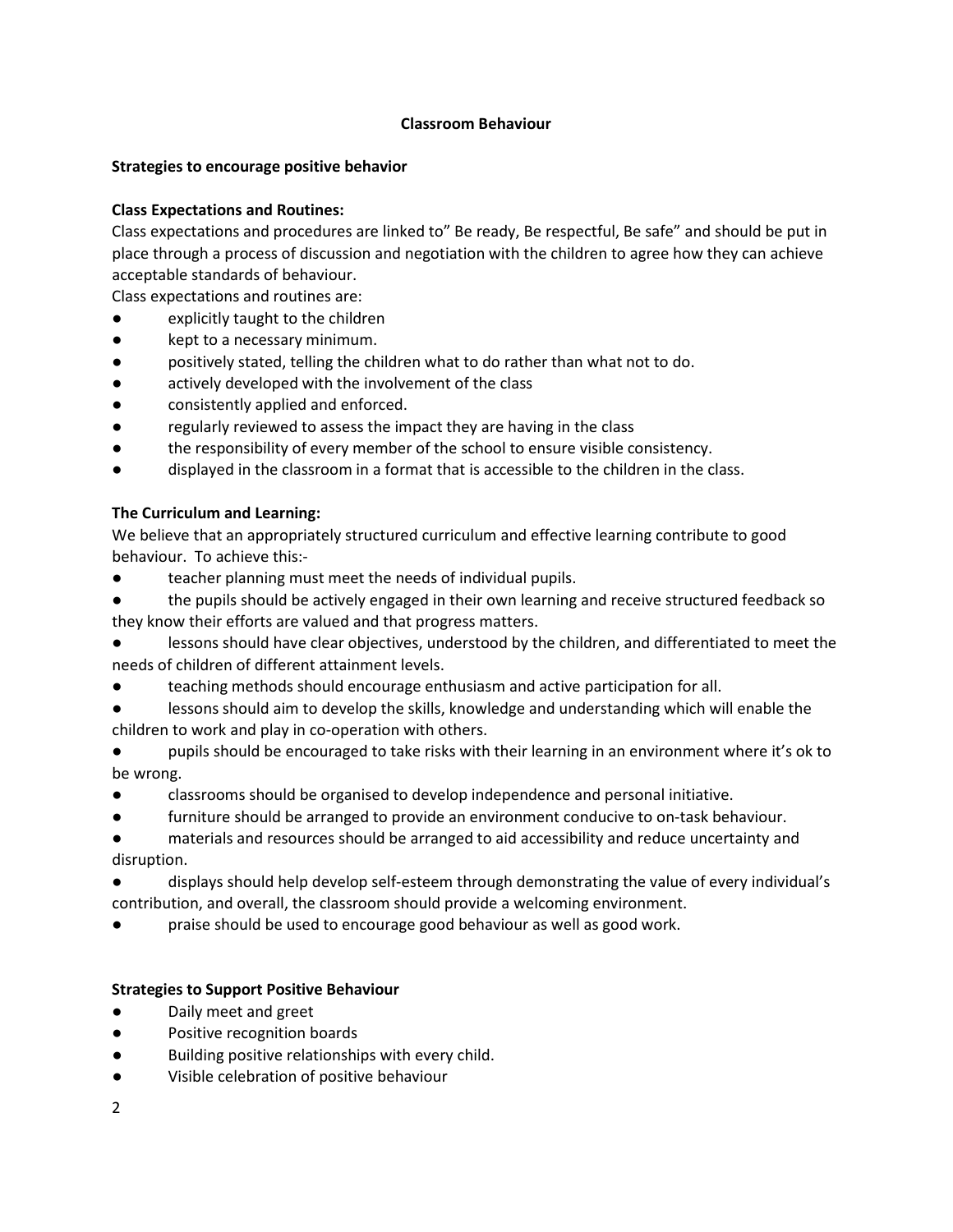- Positive notes home.
- Hot chocolate with the headteacher
- Constant praise; informal and formal, public and private, to individuals and groups.

House point certificates (Bronze, Silver, Gold) presented publicly during assembly when a child has gained a specified number of house points.

Individual class systems such as golden time, marbles in a jar.

## **Managing negative behavior**

The adult in charge is encouraged to address negative behaviour. When this may be challenging, a senior leader will stand alongside them to give joint support to the situation.

When children show negative behaviour give them what they **don't** want: a cool, mechanical, emotionless response. Never shout.

Remind the children constantly about "Be ready, Be respectful, Be safe as a means of a warning for those not showing the expected behaviour.

Address the negative behaviour as soon as possible in a quiet way, without drawing attention to the child.

- Apply the stepped sanctions (see appendix 1 behaviour summary)
- Sanctions should be proportional, immediate, linked directly to the behaviour being addressed and cannot be negotiated.
- Scripted 30 second conversations will be used in the first instance to address recurrent behaviour (see appendix 1 Behaviour summary)

If the behaviour escalates restorative practice will be used to repair the situation when everyone is calm.

## **Pay back**

Certain behaviors will automatically result in pay back. These are :-

I.Physical violence

II.Racist / homophobic language

III.Refusal to respond to other sanctions.

Pay back means that the child will spend of their playtime with a senior leader in the school. Restorative procedures will be used to remedy the issue which resulted in "pay back".

#### **Class Exclusions**

The following incidents will result in the child being removed from the classroom:-

- Any child deliberately causing harm to another person
- Constant refusal to follow instructions from a member of staff
- A child losing control of their own behaviour

#### **Lunchtimes and Playtimes**

At the end of playtime a whistle / bell will be sounded. This means "stand still" and "be quiet". A second whistle / bell will be sounded which is the signal for children to join their class line.

Children are expected to line up facing the front and quiet so that they are **ready** to enter the school.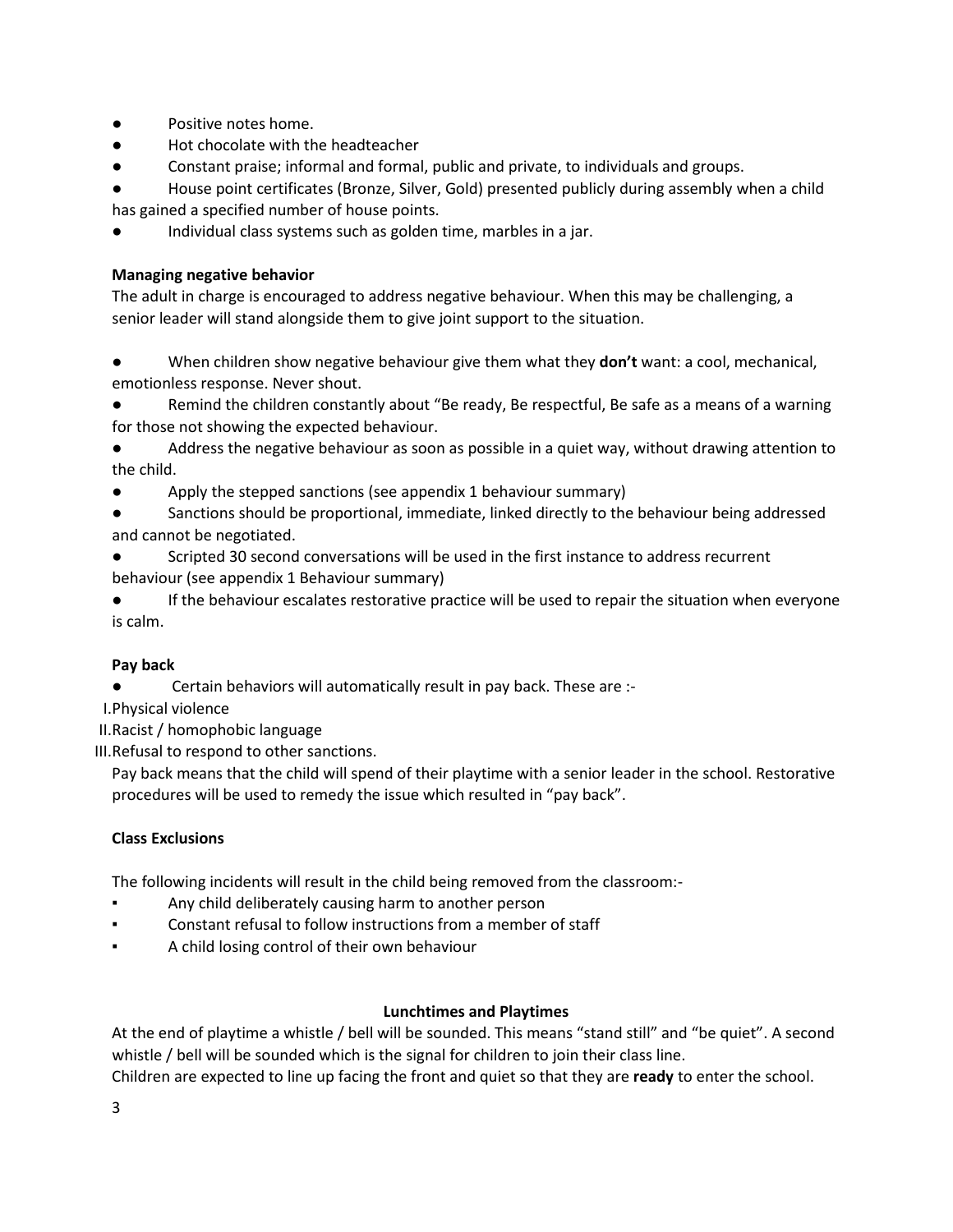## **Strategies to encourage positive behaviour**

- A range of playground activities / equipment are available for children to keep them occupied.
- Lunchtime clubs give children opportunities for children to take part in organised activity.
- The Playground Leaders support children who may not have a friend to play with.
- Children who find it hard to play in the playground may be given jobs of helping the dinner supervisors in the lunch hall to give them a responsibility.

## **Rewards: Positive Reinforcement**

House points are awarded to children who are very helpful in the lunch hall.

## **Consequences**

A time out wall, which is located along the side of the gym, is used for children who need to spend 5 minutes away from friends regarding a minor incident that might have taken place on the playground.

● Lunchtime pay-back: A senior member of staff will be on duty everyday and will be easily contactable should an incident occur in the playground. The duty rota is displayed in the staffroom.

## **Unacceptable Behaviour**

Violence is not tolerated on the playground at all no matter who started the incident.

## **Lunchtime and Breaktime monitoring:**

Playtime incidents should be reported to the child's class teacher or the senior leader who is on duty that day. This ensures that all members of staff are aware of any issues that might need to be dealt with quickly.

Lunchtime pay-back is monitored through a file held in the staffroom. The name of any child who is required to attend to payback is recorded in the file with the reason for the payback. Lunchtime pay-back takes place for a total of 20 minutes and gives the opportunity for senior members of staff to discuss children's behaviour and next steps in preventing the situation from happening again.

If children are continuously ending up in pay-back, parents will be notified and appropriate action will be taken.

## **Communication and parental partnership:**

Clear communication and positive partnerships with parents are crucial in promoting and maintaining high standards of behaviour.

Where the behaviour of a child is giving cause for concern the class teacher will communicate their concerns to the child's parents and to a senior member of staff so that strategies can be discussed and agreed before more formal steps are required.

The school will communicate policy and expectations to parents.

If a child's behaviour fails to improve as a result of a targeted intervention support will be sought from external professionals and the child will be placed on the SEN register.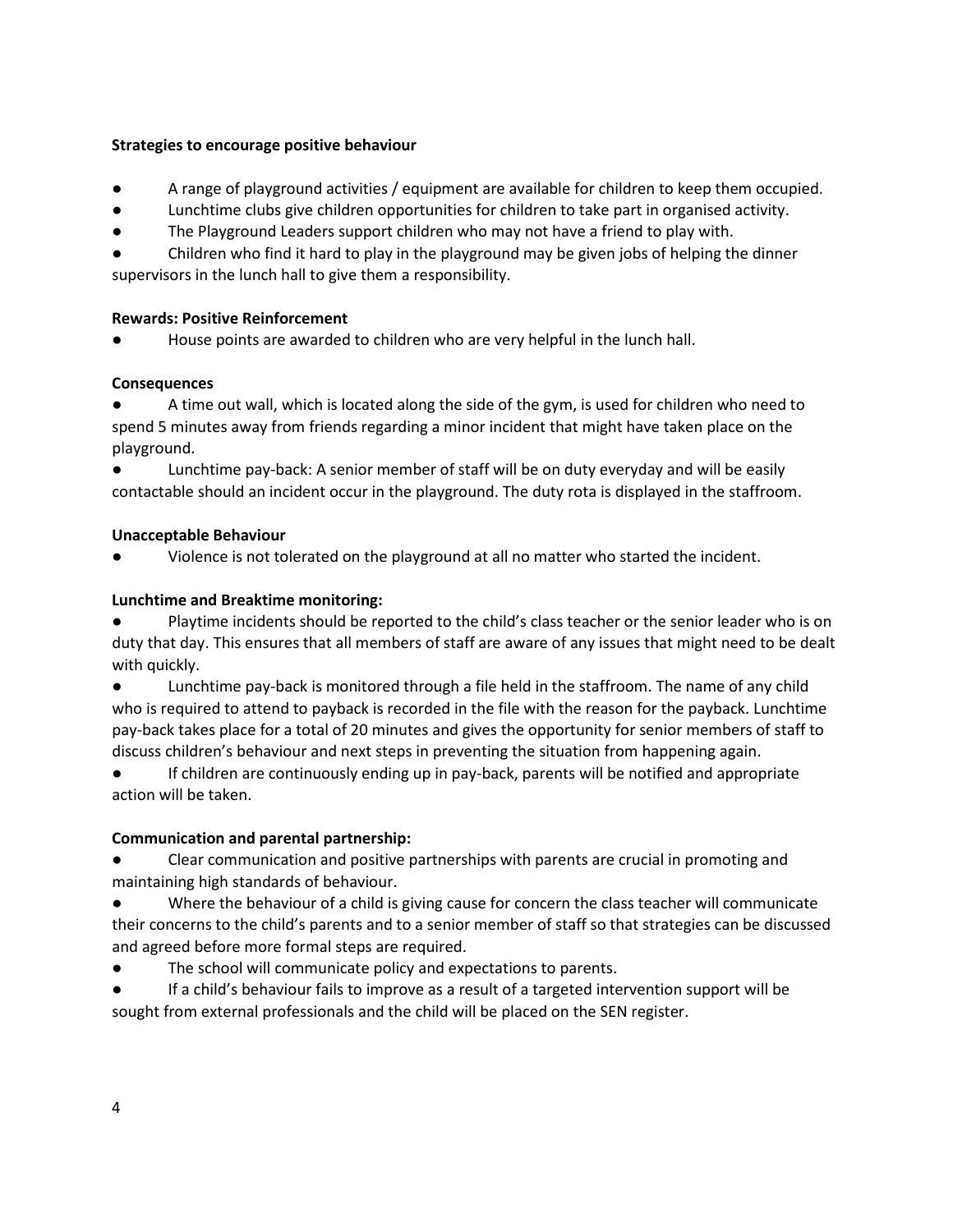## Appendix 1

## **Windmill School Expectations**

#### **Be Ready**

#### **Classroom**

Children are expected to listen to whoever is meant to be talking in the classroom.

#### **Assembly**

Children walk to and from the hall in silence and sit in their row showing they are ready to start.

● If they are asked to discuss something with a partner they could stop talking immediately following a "clap back".

#### **Rules for Respect**

- Children are expected to do as they are asked providing it is a reasonable request.
- Listen when it is someone else's turn to talk, this may be another child or and adult.
- Respect all school and personal property or equipment.
- Ensure that you are using a quiet voice when communicating to other children and members of staff.
- Ensure that you use the correct classroom door when entering and leaving the classroom / school building.
- When going to and from assembly there should be silence.

#### **Rules for be safe**

- If a child has their ear(s) pierced only studs should be worn in school.
- Walk in and around the school building at all times.
- Always walk on the left hand side of the corridors.
- Dismount from your bike before you enter the school premises.
- When you hear the whistle for the first time stand still and stop talking.
- When you hear the whistle for the second time, make sure you line up quickly and sensibly.